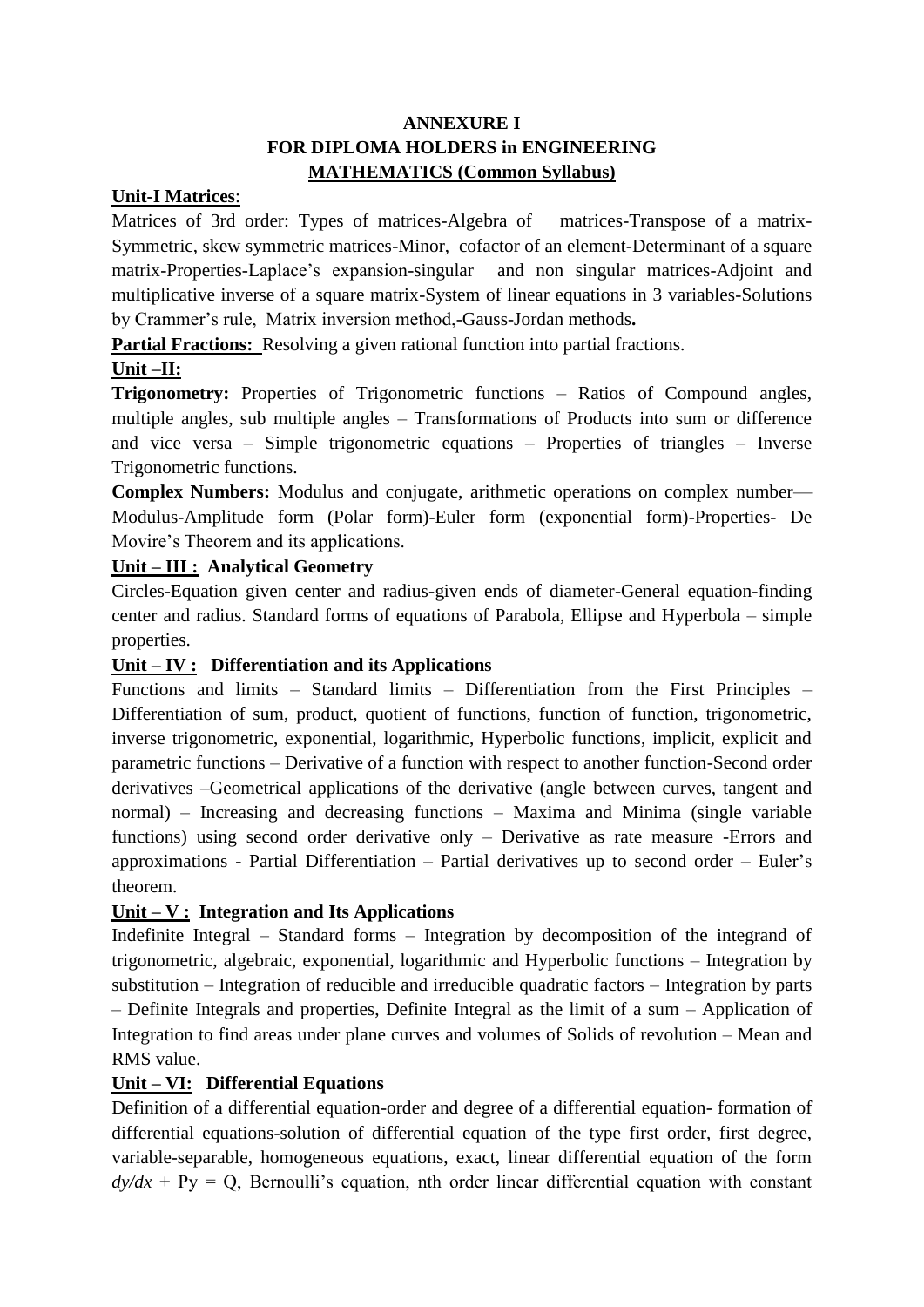coefficients both homogeneous and non homogeneous and finding the Particular Integrals for the functions  $e^{ax}$ ,  $x^m$ ,  $\sin ax$ ,  $\cos ax$ .

# **ANNEXURE II FOR DIPLOMA HOLDERS MATHEMATICS (Common Syllabus)**

#### **Number of Questions to be Set Unit Wise (TOTAL 50)**

| <b>UNIT NO</b> | <b>TOPICS</b>                           | <b>MARKS</b>   |
|----------------|-----------------------------------------|----------------|
|                | <b>Matrices</b>                         | 0 <sub>5</sub> |
|                | <b>Partial Fractions</b>                | 02             |
| П              | <b>Trigonometry</b>                     | 10             |
|                | <b>Complex numbers</b>                  | 02             |
| III            | <b>Analytical geometry</b>              | 06             |
| IV             | Differentiation and its applications    | 10             |
| T7             | <b>Integration and its applications</b> | 08             |
| VI             | <b>Differential equations</b>           | 07             |
| <b>TOTAL</b>   |                                         | 50             |

## **ANNEXURE III FOR DIPLOMA HOLDERS MODEL QUESTIONS FOR MATHEMATICS**

- **1.** The maximum value of  $5+8\cos\theta+6\sin\theta$  is
	- **1) 25**
	- **2) 19**
	- **3) 15**
	- **4) 5**
- **2.** The value of  $\cos 10^{\circ} \text{Cos} 50^{\circ} \text{Cos} 70^{\circ}$  is
- **1) 2) 3) 4)**